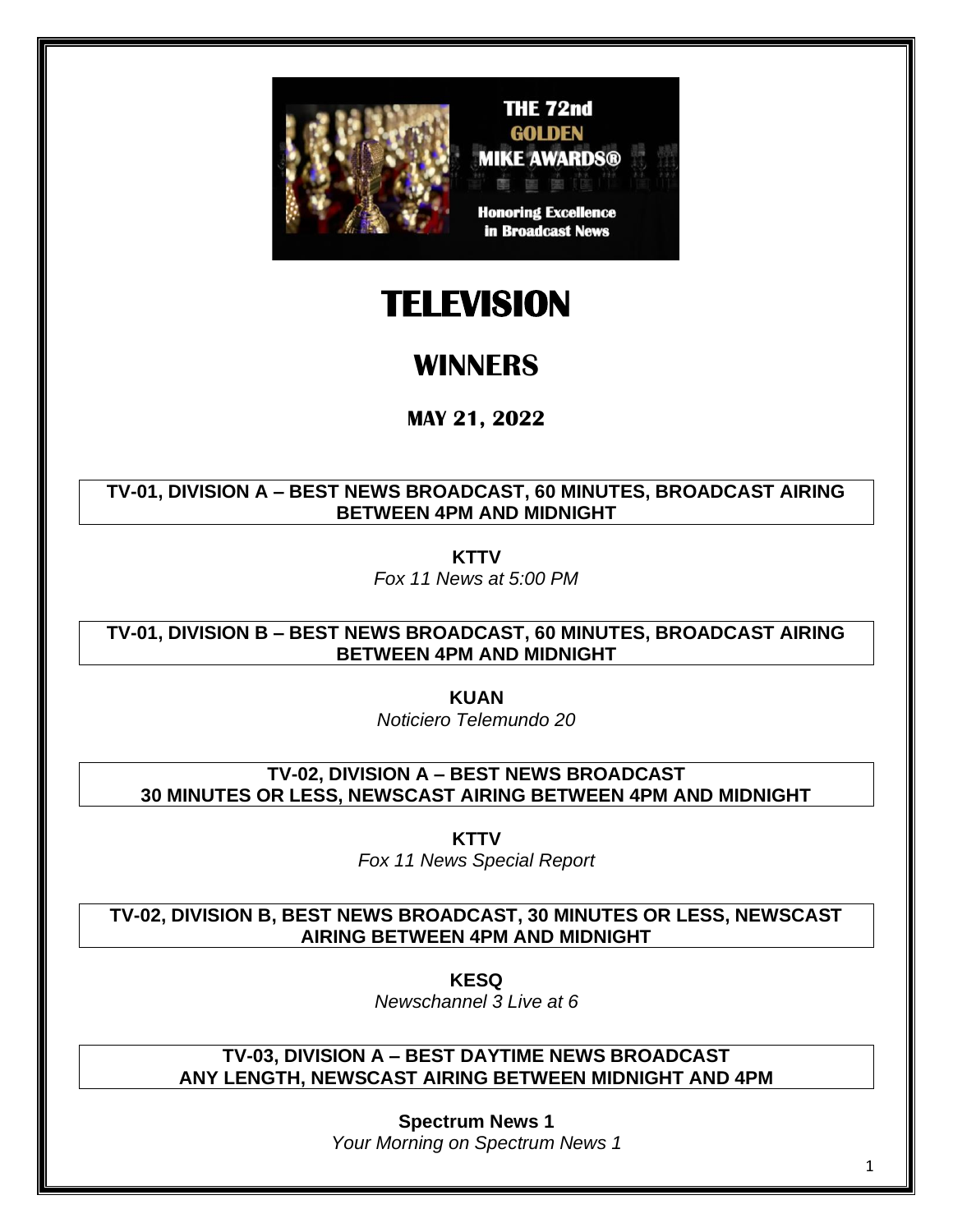#### **TV-03, DIVISION B – BEST DAYTIME NEWS BROADCAST AY LENGTH, NEWSCAST AIRING BETWEEN MIDNIGHT AND 4PM**

#### **NO AWARD**

#### **TV-04, DIVISION A – BEST SPORTS SEGMENT**

**KNBC**

*KNBC 11PM Sports*

#### **TV-04, DIVISION B – BEST SPORTS SEGMENT**

**KEYT**

*Sports with Mike Klan*

#### **TV-05, DIVISION A– BEST WEATHER SEGMENT**

**KNBC**

*Shanna Mendiola Weather*

#### **TV-05, DIVISION B – BEST WEATHER SEGMENT**

**KESQ**

*First Alert Weather with Haley Clawson*

#### **TV-07, DIVISION A – BEST INDIVIDUAL WRITING**

**SPECTRUM NEWS 1** *Two Billboards: The Search for Justice*

#### **TV-07, DIVISION B – BEST INDIVIDUAL WRITING**

**KLCS PBS** *Los Angeles Lead Poisoning*

#### **TV-08, DIVISION A – BEST SPORTS REPORTING**

**KNBC** *An Olympic Hopeful at 60*

#### **TV-08, DIVISION B – BEST SPORTS REPORTING**

**KEYT** *Chasing Olympic Dream*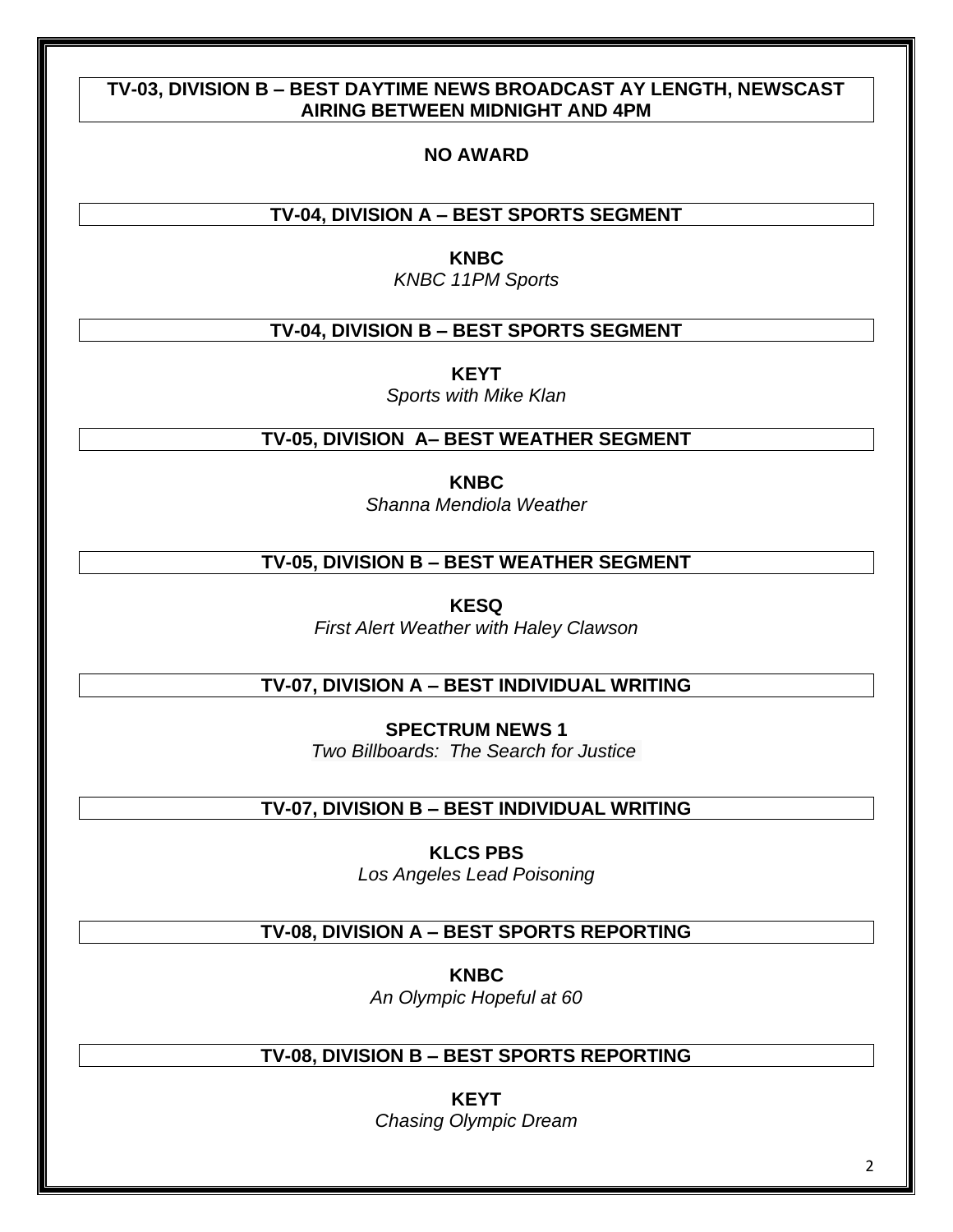#### **TV-09, DIVISION A – BEST CONTINUING COVERAGE**

**KCAL** *South LA Fireworks Explosion*

#### **TV-09, DIVISION B – BEST CONTINUING COVERAGE**

#### **NO AWARD**

#### **TV-10, DIVISION A – BEST AIRBORNE COVERAGE**

**KABC**

*Dangerous Pursuit*

**TV-11, DIVISION A – BEST "LIVE" COVERAGE OF A NEWS STORY**

**KNBC** *South Fire Fontana*

**TV-11, DIVISION B – BEST "LIVE" COVERAGE OF A NEWS STORY**

**KEYT** *TV Hill Fire*

**TV-12, DIVISION A – BEST LONG FORM PROGRAMMING OR DOCUMENTARY**

**KTTV** *Rising Up*

**TV-12, DIVISION B – BEST LONG FORM PROGRAMMING OR DOCUMENTARY**

**VALLEY VIEW NEWS** *Perception: Understanding PTSD*

**TV-13, DIVISION A – BEST NEWS TALK SHOW / PUBLIC AFFAIRS PROGRAM**

**KNBC** *Celebrating AAPI Heritage in Southern California*

**TV-13, DIVISION B – BEST NEWS TALK SHOW / PUBLIC AFFAIRS PROGRAM**

**KFTV** *California Estado De Emergencia*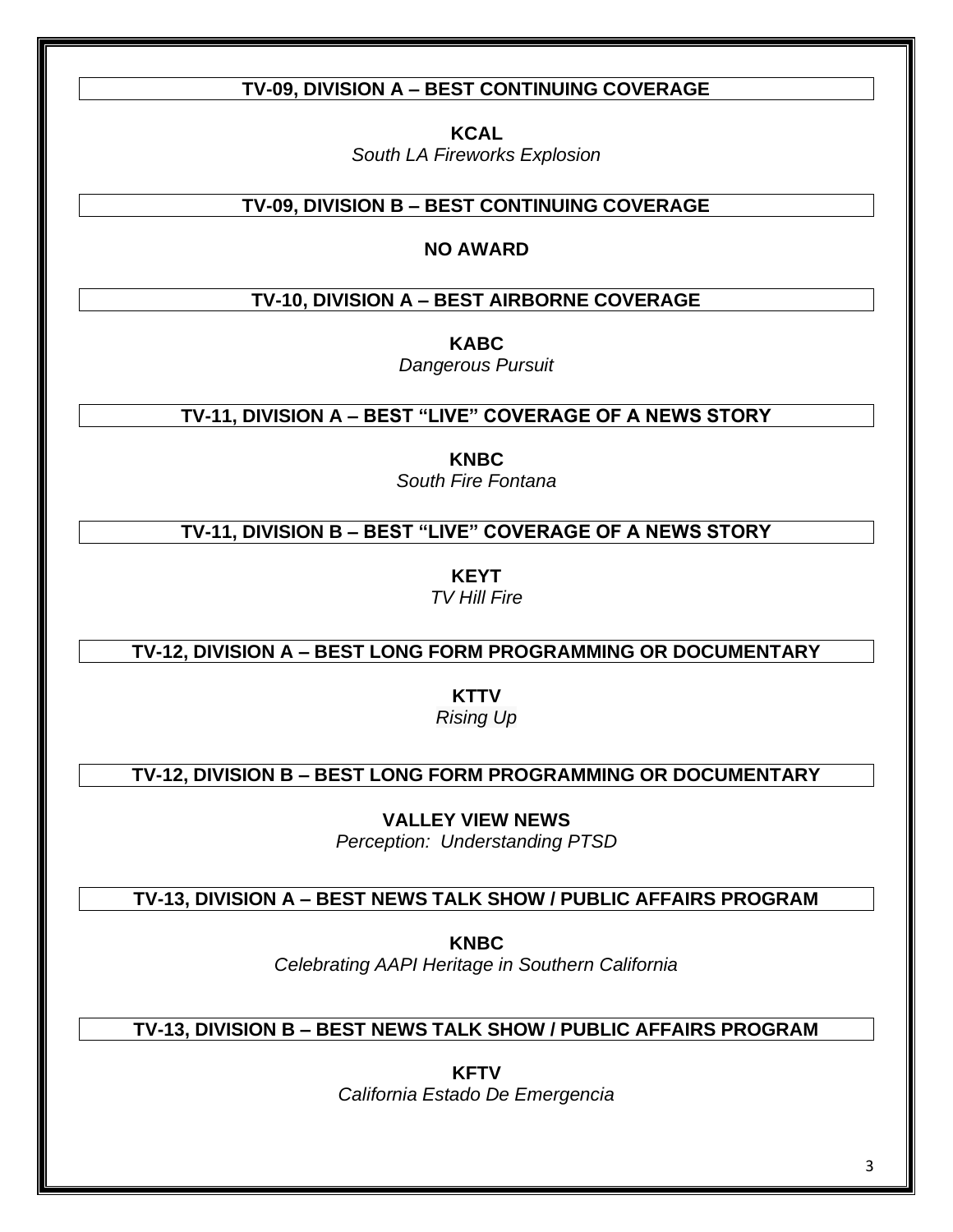#### **TV-14, DIVISION A – BEST NEWS REPORTING**

**KCET**

*Arts Education*

#### **TV – 14, DIVISION B – BEST NEWS REPORTING**

**KGET**

*House of Horrors: Inside Kingston Nursing Home*

**TV-15, ONE DIVISION – BEST NEWS REPORTING BY A CABLE OR BROADCAST NETWORK**

**UNIVISION**

*Mujeres De Impacto: Las Carpinteras*

#### **TV-16, DIVISION A – BEST HARD NEWS SERIES REPORTING**

**TIE**

**NBC4** *Danger Next Door/Danger in the Desert*

**KABC**

*Faceism*

#### **TV-16, DIVISION B – BEST HARD NEWS SERIES REPORTING**

**KNSO** *¿Qué Le Pasó a Thaddeus?*

**TV-17, DIVISION A – BEST LIGHT NEWS SERIES REPORTING**

**KTTV** *Destination Education*

#### **TV-17, DIVISION B – BEST LIGHT NEWS SERIES REPORTING**

**KFTV** *Primaria Westside: Futuro Incierto*

#### **TV-18, DIVISION A – BEST INVESTIGATIVE REPORTING**

**KTTV** *Gascon Train Derail*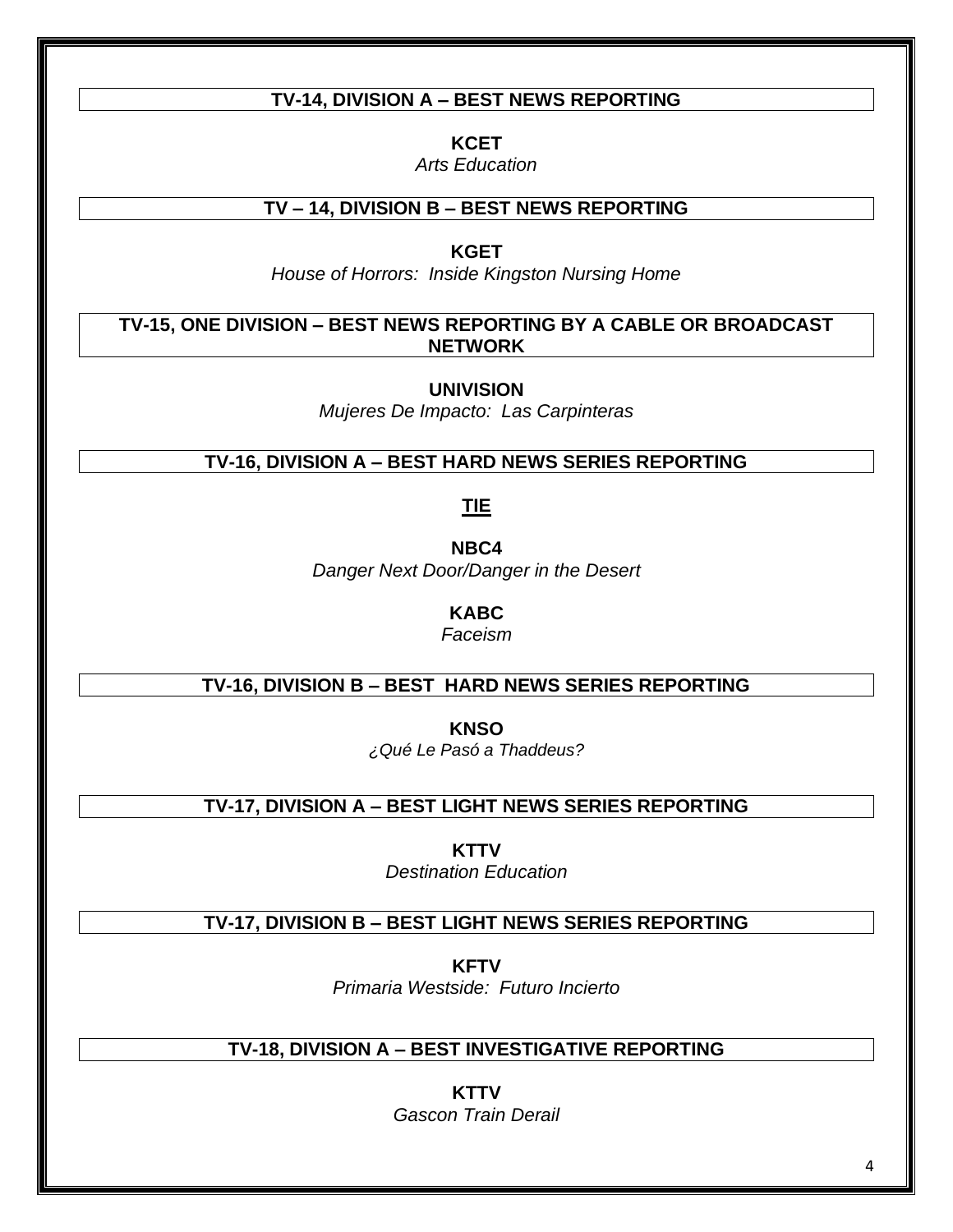#### **TV-18, DIVISION B – BEST INVESTIGATIVE REPORTING**

**KESQ**

*Troubled Waters: Salton Sea*

**TV-19, DIVISION A – BEST SERIOUS FEATURE REPORTING, 5 MINUTES OR LESS**

**SPECTRUM NEWS 1**

*Life in Limbo*

**TV-19, DIVISION B – BEST SERIOUS FEATURE REPORTING, 5 MINUTES OR LESS**

**KFTV**

*Living Without Water*

**TV-20, DIVISION A, BEST SERIOUS FEATURE REPORTING, LONGER THAN 5 MINUTES**

**KABC** *FACEism: Banzai Hill*

**TV-20, DIVISION B, BEST SERIOUS FEATURE REPORTING, LONGER THAN 5 MINUTES**

**KGET** *A Woman's Dying Wish" "Get Vaccinated"*

**TV-21, DIVISION A – BEST LIGHT FEATURE REPORTING, 10 MINUTES OR LESS**

**KCET** *Endless Summer*

**TV-21, DIVISION B – BEST LIGHT FEATURE REPORTING, 10 MINUTES OR LESS**

**KPBS** *Busters: From One Survivor to Another*

**TV-22, DIVISION A – BEST ENTERTAINMENT REPORTING, 10 MINUTES OR LESS**

**KABC** *FACEism: Good Medicine*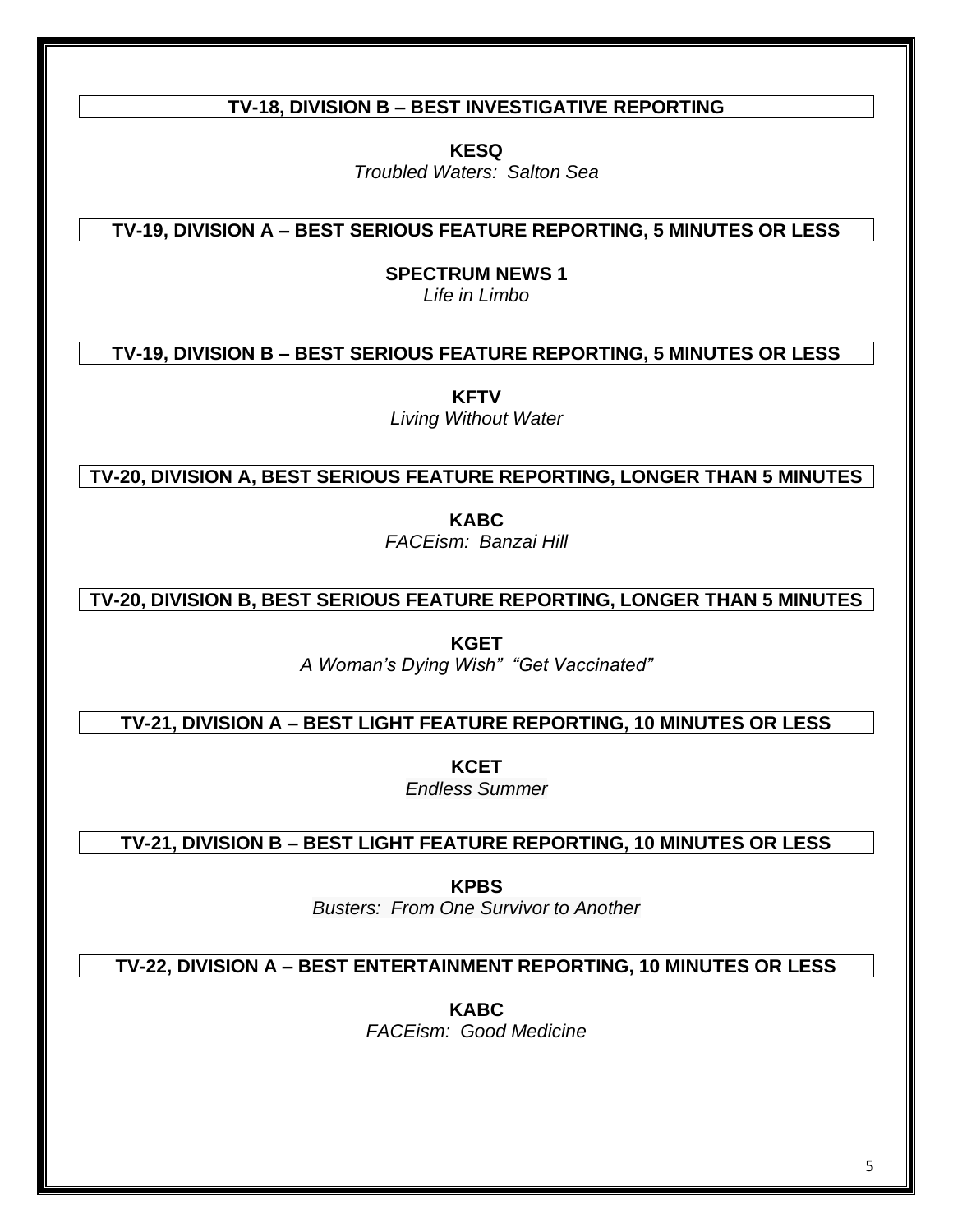#### **TV-22, DIVISION B – BEST ENTERTAINMENT REPORTING, 10 MINUTES OR LESS**

**KEYT**

*Old Spanish Days Seamstress*

**TV-23, DIVISION A – BEST BUSINESS AND CONSUMER REPORTING, 10 MINUTES OR LESS**

> **SPECTRUM NEWS 1** *U.S. Rubber Rehab*

**TV-23, DIVISION B – BEST BUSINESS AND CONSUMER REPORTING, 10 MINUTES OR LESS**

**KPBS**

*The Huge Myth Behind Micro Pigs*

**TV-24, DIVISION A – BEST GOVERNMENT AND POLITICAL REPORTING, 10 MINUTES OR LESS**

**KTTV**

*Ady's Fight for Healthcare*

**TV-24, DIVISION B – BEST GOVERNMENT AND POLITICAL REPORTING, 10 MINUTES OR LESS**

**NO AWARD**

**TV-25, DIVISION A – BEST MEDICAL AND SCIENCE REPORTING, 10 MINUTES OR LESS**

> **SPECTRUM NEWS 1** *Covid in the ICU*

**TV-25, DIVISION B – BEST MEDICAL AND SCIENCE REPORTING, 10 MINUTES OR LESS**

> **KBAK / KFBX** *Traveling Nurse Lives in a Van*

**TV-26, DIVISION A – BEST ENVIRONMENTAL REPORTING, 10 MINUTES OR LESS**

**KCBS / KCAL**

*Bacteria in Echo Park Lake*